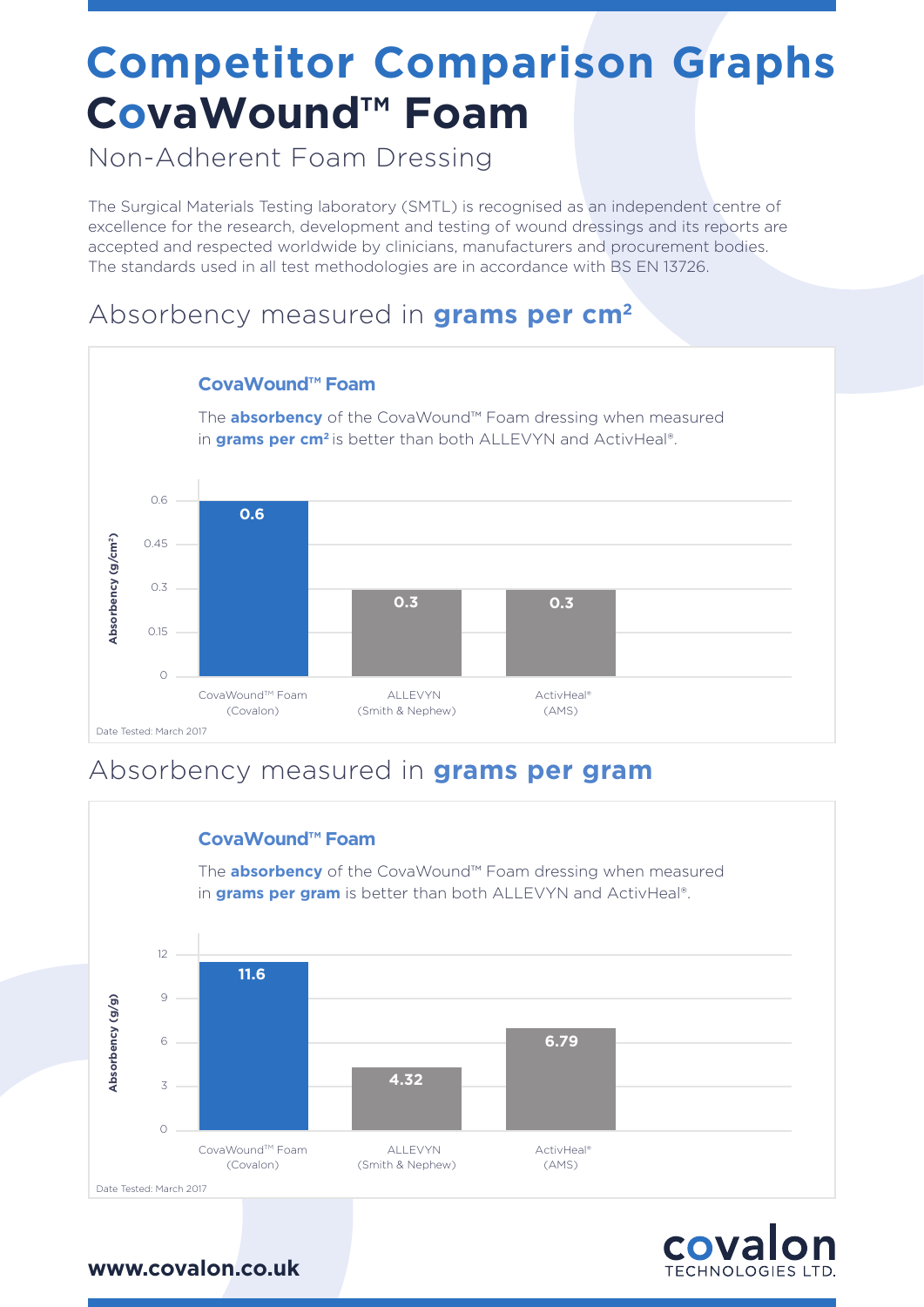### Fluid Retention measured in **grams per cm2**

#### The **fluid retention** of the CovaWound™ Foam dressing when measured **0.46 0.24 0.27** CovaWound™ Foam (Covalon) ALLEVYN (Smith & Nephew) ActivHeal® (AMS) **CovaWound™ Foam** 0.5 0.375 0.25 0.125  $\Omega$  Date Tested: March 2017 in **grams per cm<sup>2</sup>** is better than both ALLEVYN and ActivHeal®.

### Fluid Retention measured in **grams per gram**



CW980-UK-2 (03/2019) No 1 Mill, The Wharf, Shardlow, Derbyshire, DE72 2GH Covalon Technologies (Europe) Ltd

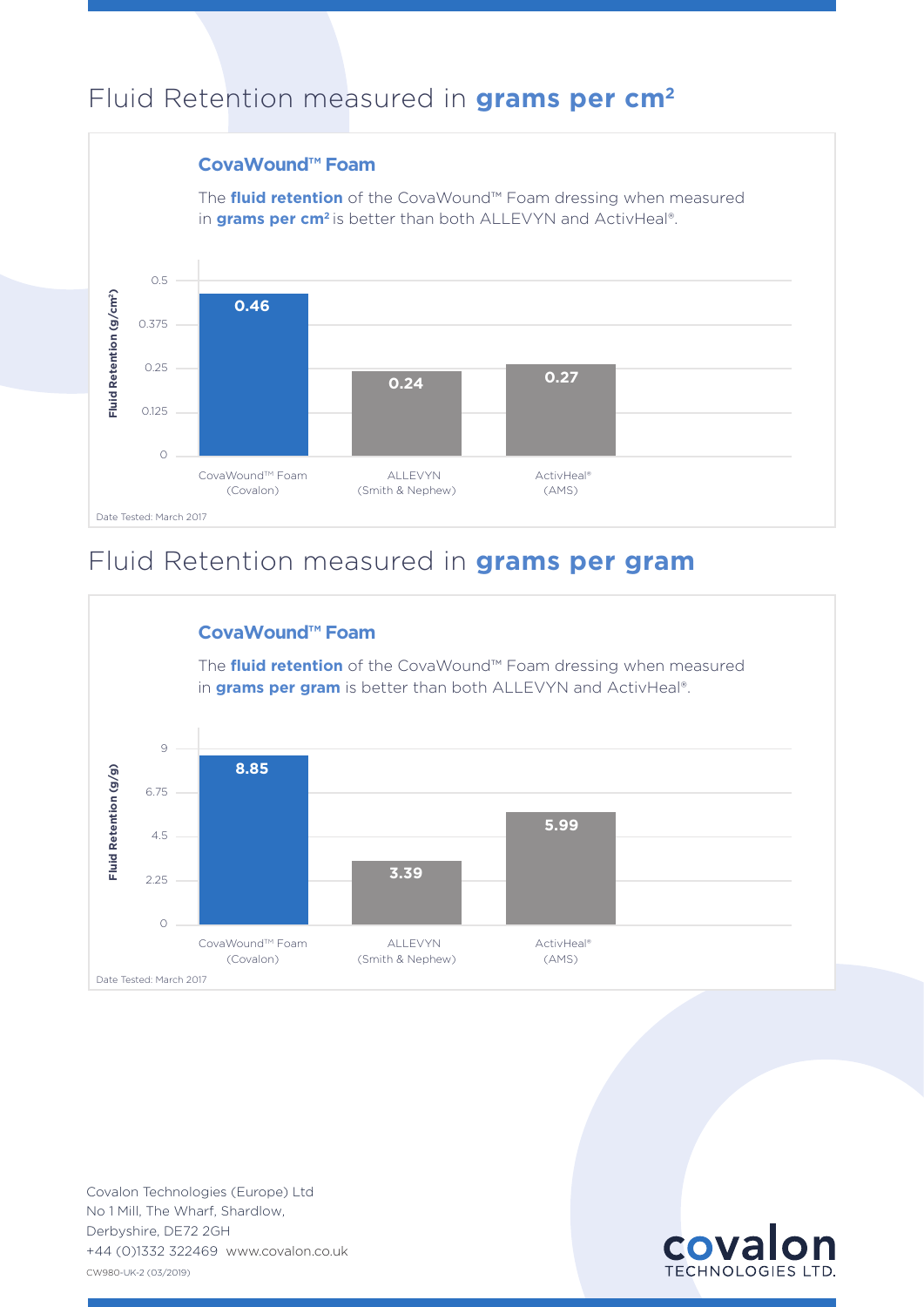## **Competitor Comparison Graphs CovaWound™ Foam** (Bordered)

Non-Adherent Foam Dressing with Adhesive Border

The Surgical Materials Testing laboratory (SMTL) is recognised as an independent centre of excellence for the research, development and testing of wound dressings and its reports are accepted and respected worldwide by clinicians, manufacturers and procurement bodies. The standards used in all test methodologies are in accordance with BS EN 13726.

### Absorbency measured in **grams per gram**



CW981-UK-2 (03/2019) No 1 Mill, The Wharf, Shardlow, Derbyshire, DE72 2GH Covalon Technologies (Europe) Ltd +44 (0)1332 322469 www.covalon.co.uk

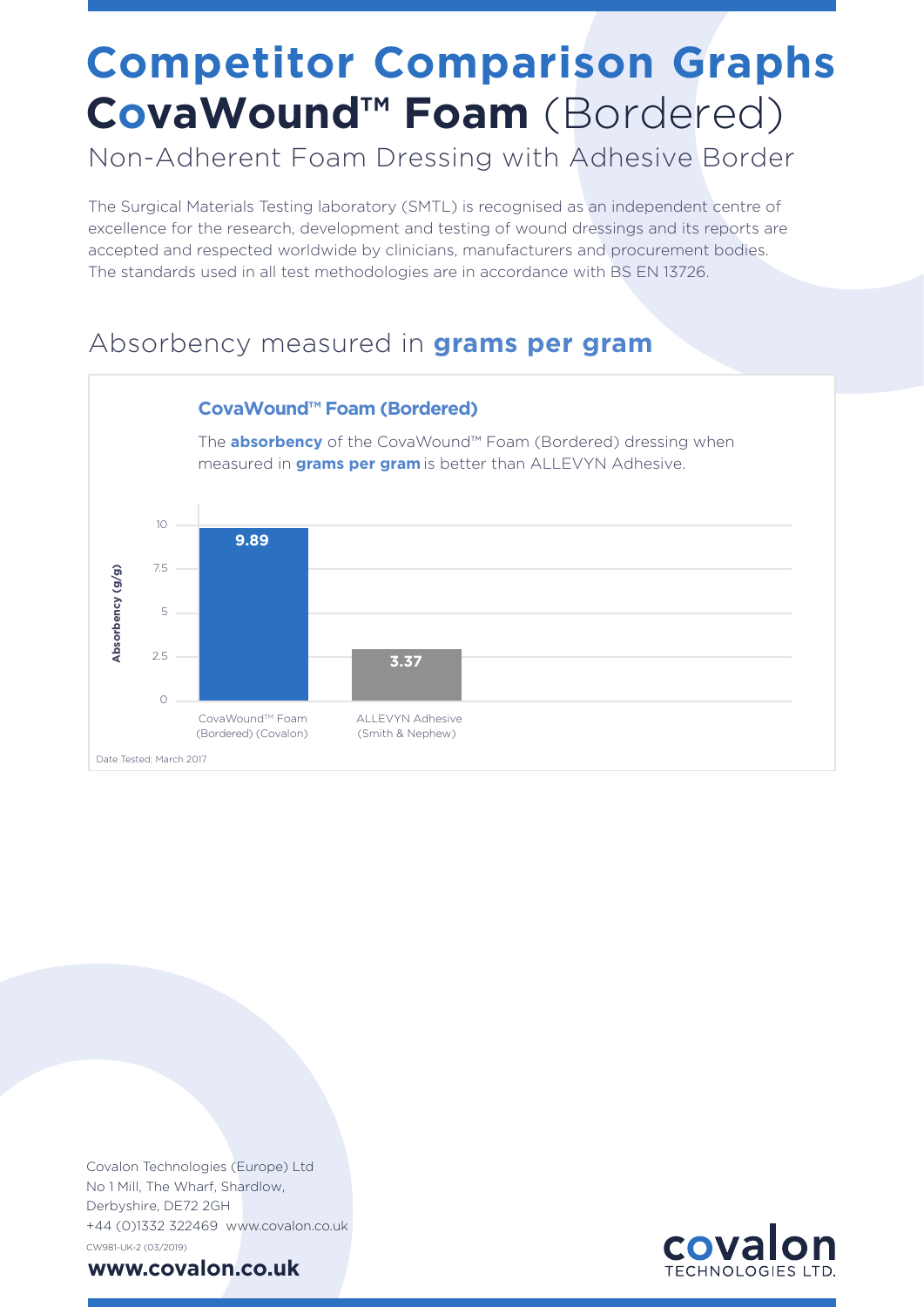## **Competitor Comparison Graphs CovaWound™ Silicone Foam**

Self-Adherent Soft Silicone Foam Dressing

The Surgical Materials Testing laboratory (SMTL) is recognised as an independent centre of excellence for the research, development and testing of wound dressings and its reports are accepted and respected worldwide by clinicians, manufacturers and procurement bodies. The standards used in all test methodologies are in accordance with BS EN 13726.

#### Absorbency measured in **grams per cm2**



### Fluid Retention measured in **grams per cm2**



**COVa** 

**TECHNOLOGIES LTD**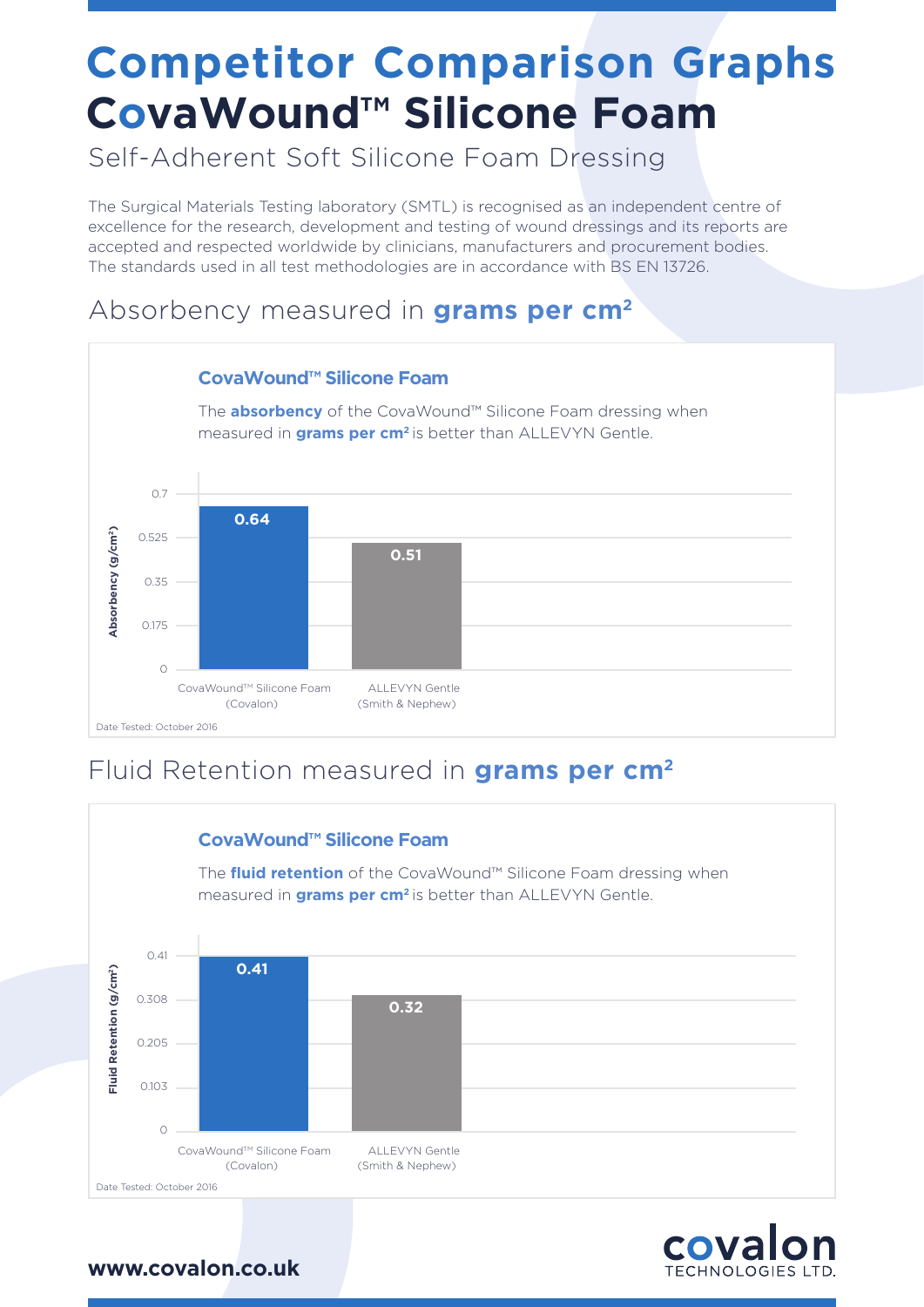### Fluid Retention measured in **grams per gram**



CW983-UK-2 (03/2019) No 1 Mill, The Wharf, Shardlow, Derbyshire, DE72 2GH Covalon Technologies (Europe) Ltd +44 (0)1332 322469 www.covalon.co.uk

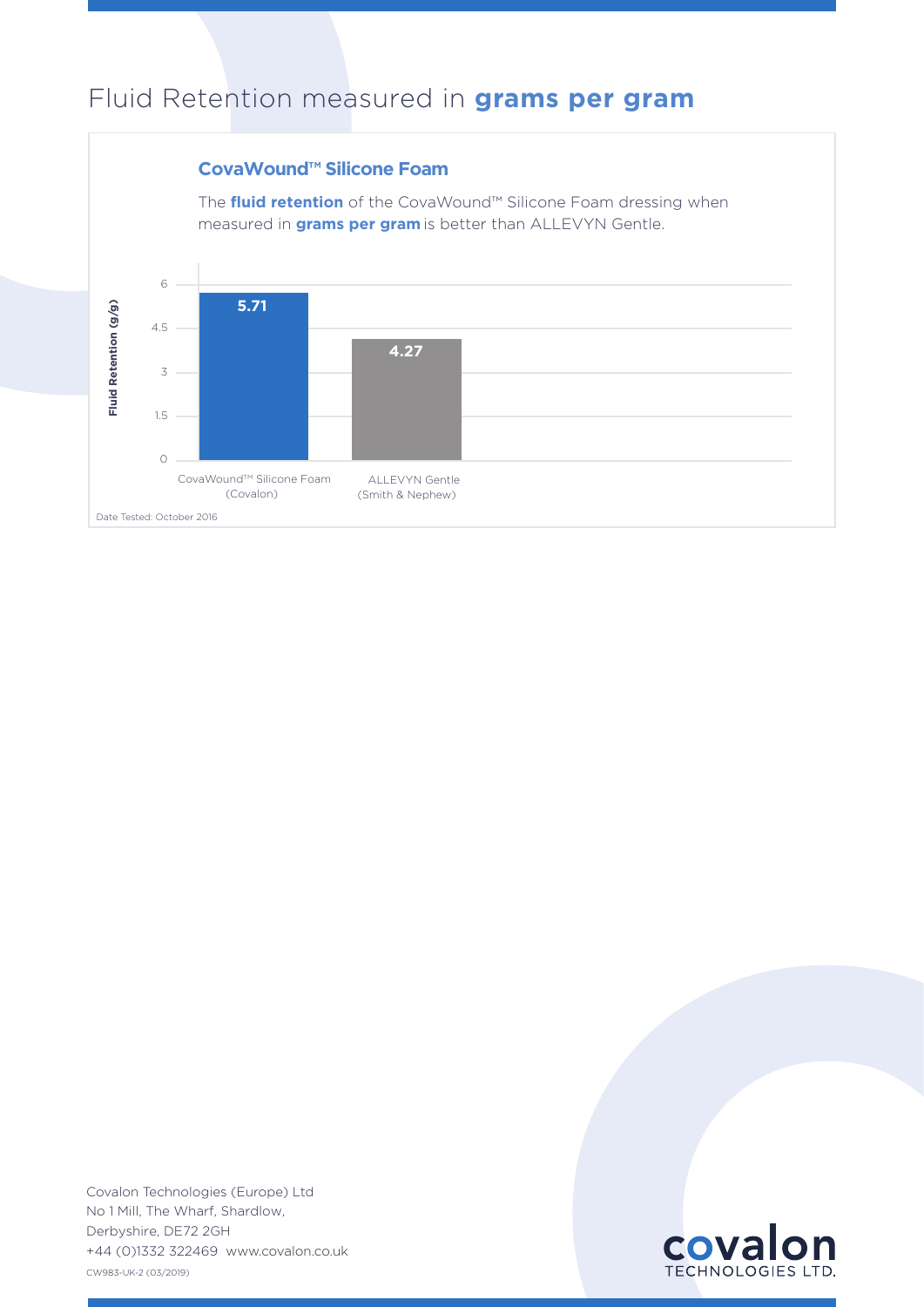## **Competitor Comparison Graphs CovaWound™ Silicone Foam** (Bordered)

Self-Adherent Soft Silicone Foam Dressing with Border

The Surgical Materials Testing laboratory (SMTL) is recognised as an independent centre of excellence for the research, development and testing of wound dressings and its reports are accepted and respected worldwide by clinicians, manufacturers and procurement bodies. The standards used in all test methodologies are in accordance with BS EN 13726.

### Absorbency measured in **grams per 10cm2**



### Fluid Retention measured in **grams per cm2**



CW985-UK-2 (03/2019) No 1 Mill, The Wharf, Shardlow, Derbyshire, DE72 2GH Covalon Technologies (Europe) Ltd +44 (0)1332 322469 www.covalon.co.uk

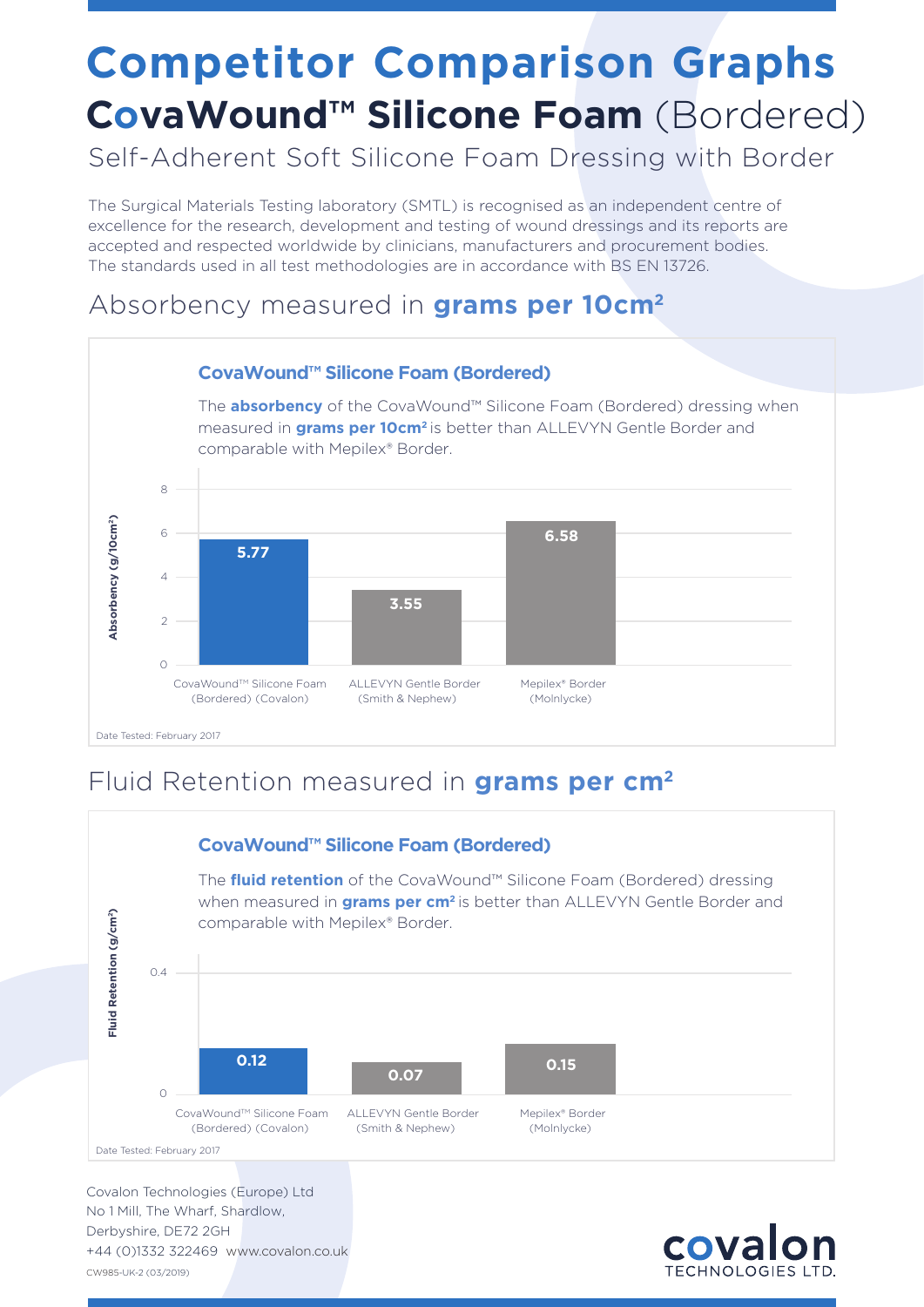## **Competitor Comparison Graphs CovaWound™ Silicone Foam Lite**

Self-Adherent Soft Silicone Foam Dressing (Lite)

The Surgical Materials Testing laboratory (SMTL) is recognised as an independent centre of excellence for the research, development and testing of wound dressings and its reports are accepted and respected worldwide by clinicians, manufacturers and procurement bodies. The standards used in all test methodologies are in accordance with BS EN 13726.

#### Absorbency measured in **grams per cm2**



### Absorbency measured in **grams per gram**



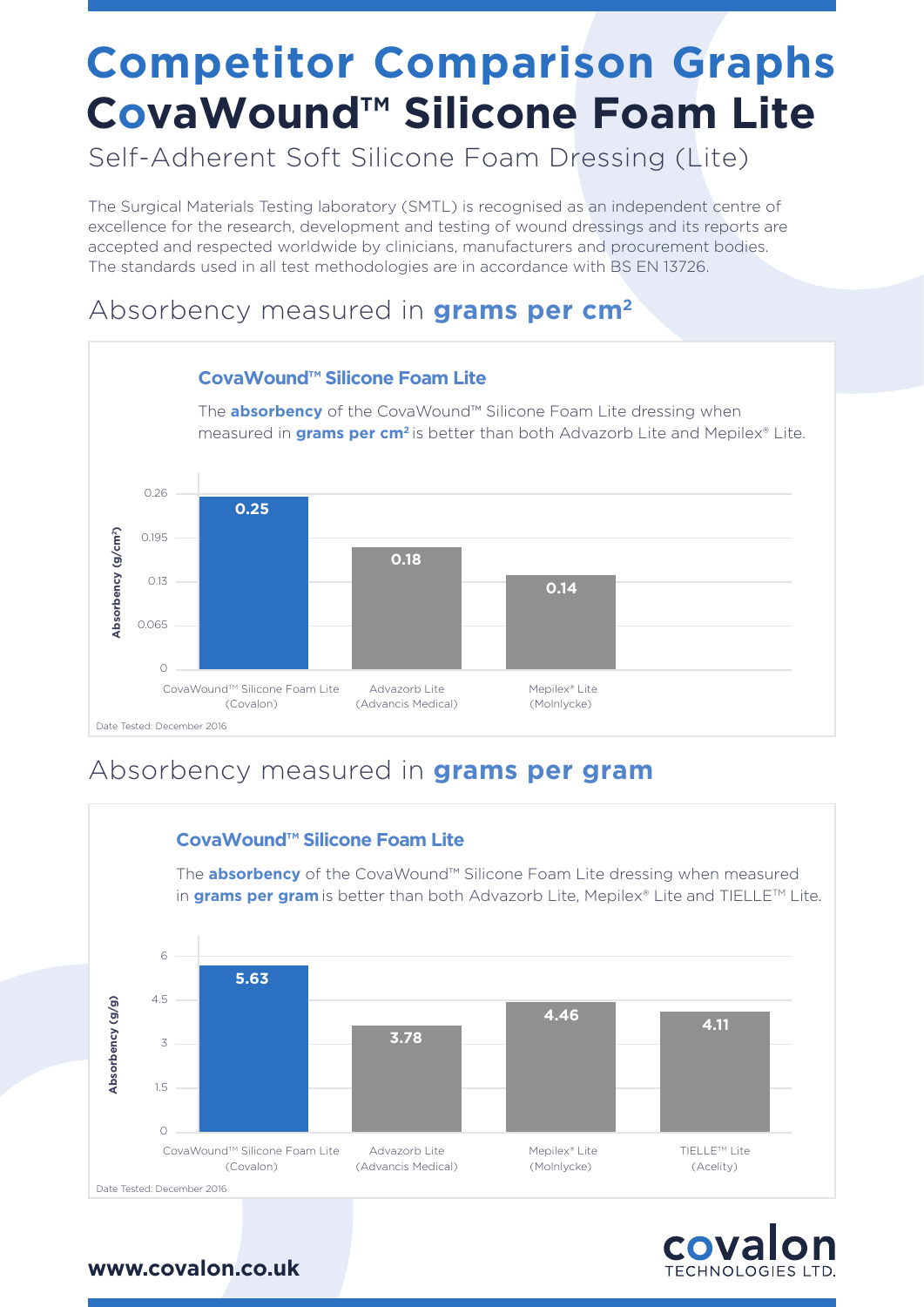### Fluid Retention measured in **grams per cm2**



CW982-UK-2 (03/2019) No 1 Mill, The Wharf, Shardlow, Derbyshire, DE72 2GH Covalon Technologies (Europe) Ltd +44 (0)1332 322469 www.covalon.co.uk

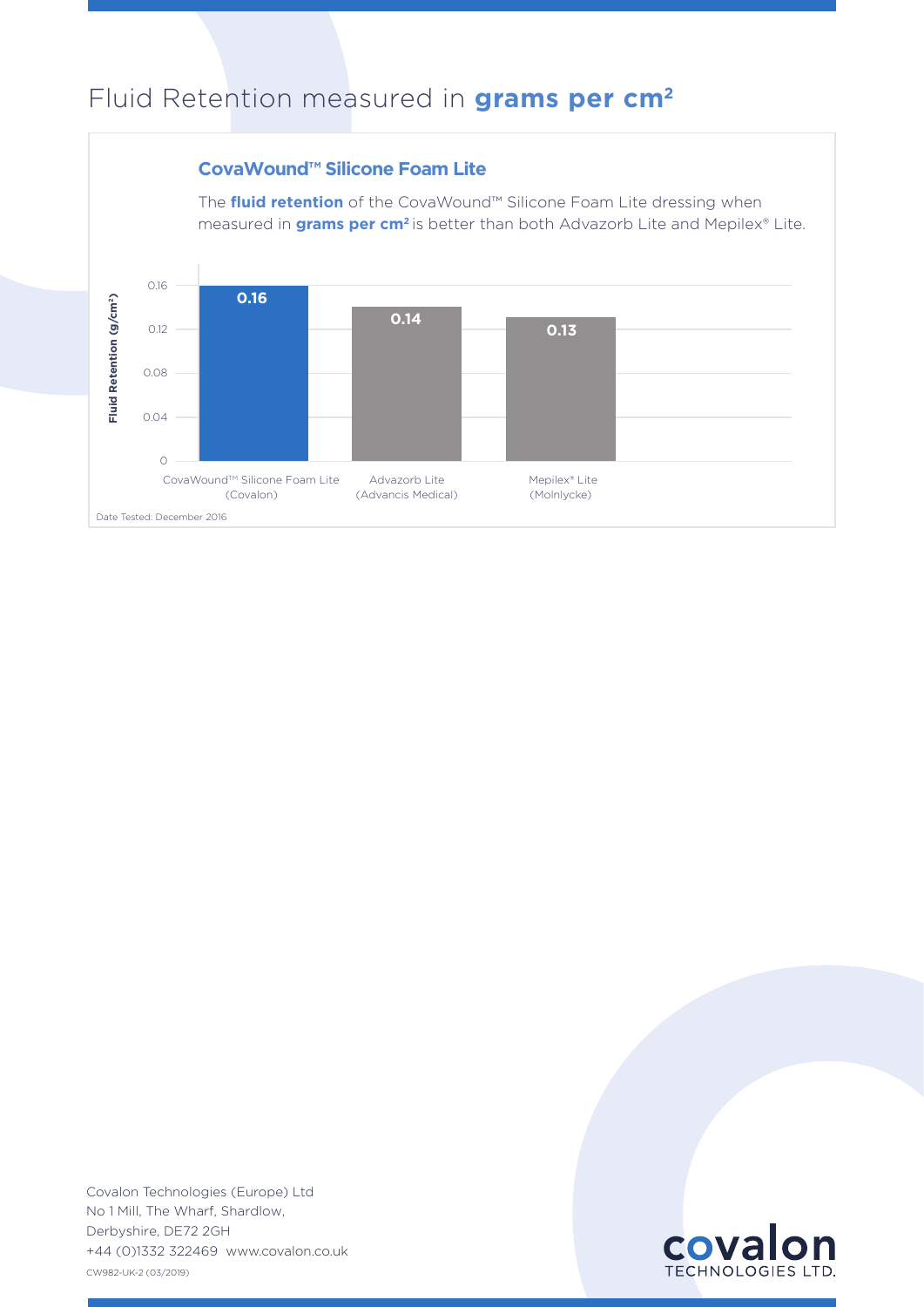# **Competitor Comparison Graphs**

### **CovaWound™ Silicone Foam Lite** (Bordered)

Self-Adherent Soft Silicone Foam Dressing with Border (Lite)

The Surgical Materials Testing laboratory (SMTL) is recognised as an independent centre of excellence for the research, development and testing of wound dressings and its reports are accepted and respected worldwide by clinicians, manufacturers and procurement bodies. The standards used in all test methodologies are in accordance with BS EN 13726.

### Absorbency measured in **grams per cm2**



### Absorbency measured in **grams per gram**



CW984-UK-2 (03/2019) **www.covalon.co.uk**

+44 (0)1332 322469 www.covalon.co.uk

#### cova **ECHNOLOGIES L'**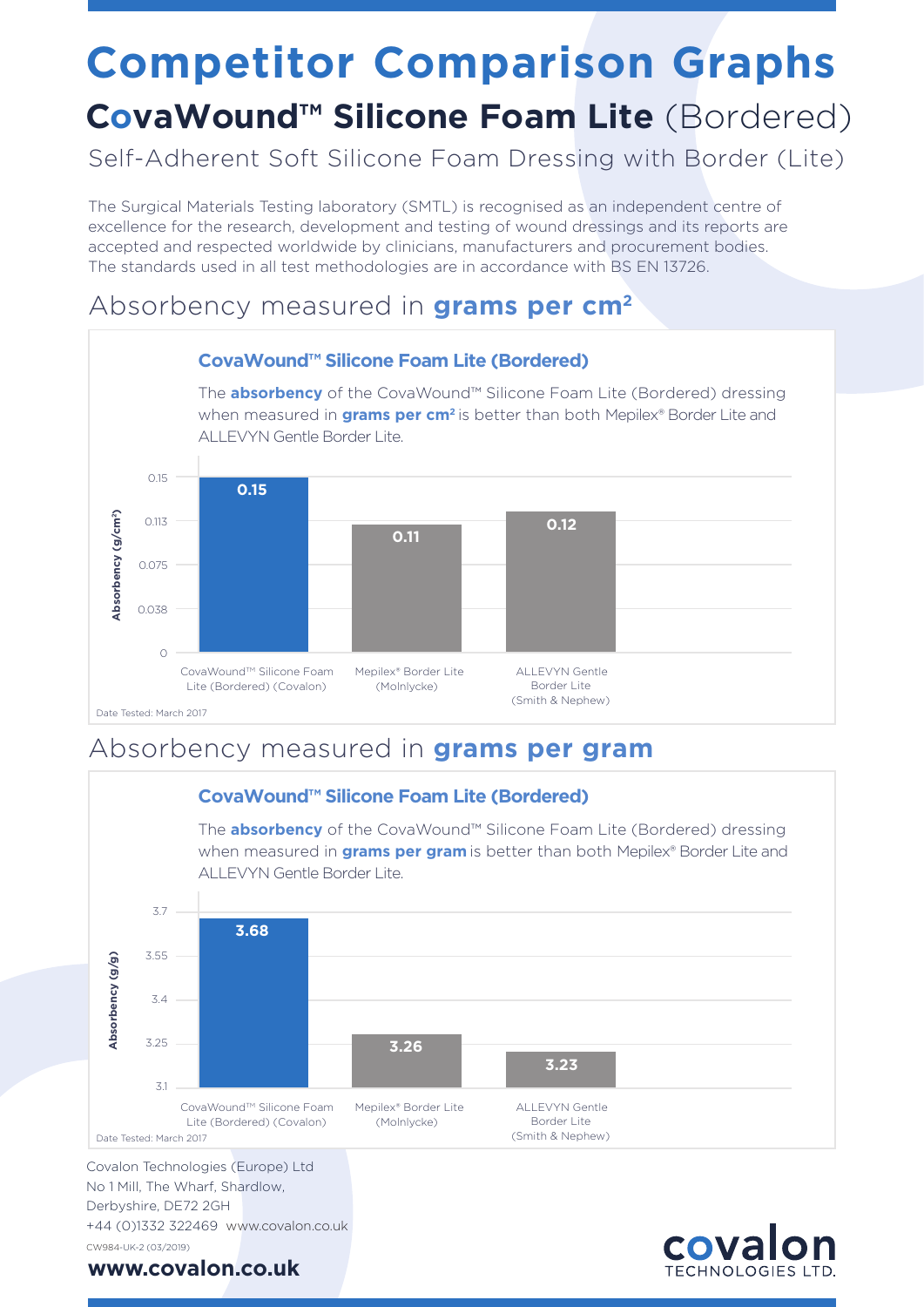## **Competitor Comparison Graphs CovaWound™ Hydrocolloid** (Bordered)

The **absorbency** of the CovaWound™ Hydrocolloid (Bordered) dressing when

Hydrocolloid Dressing with Border

The Surgical Materials Testing laboratory (SMTL) is recognised as an independent centre of excellence for the research, development and testing of wound dressings and its reports are accepted and respected worldwide by clinicians, manufacturers and procurement bodies. The standards used in all test methodologies are in accordance with BS EN 13726.

### Absorbency measured in **grams per 10cm2**



#### **CovaWound™ Hydrocolloid (Bordered)**

Date Tested: January 2017

### Fluid Handling Capacity measured in **grams per 10cm2**



CW985-UK-2 (03/2019) No 1 Mill, The Wharf, Shardlow, Derbyshire, DE72 2GH Covalon Technologies (Europe) Ltd +44 (0)1332 322469 www.covalon.co.uk



#### **CovaWound™ Hydrocolloid (Bordered)**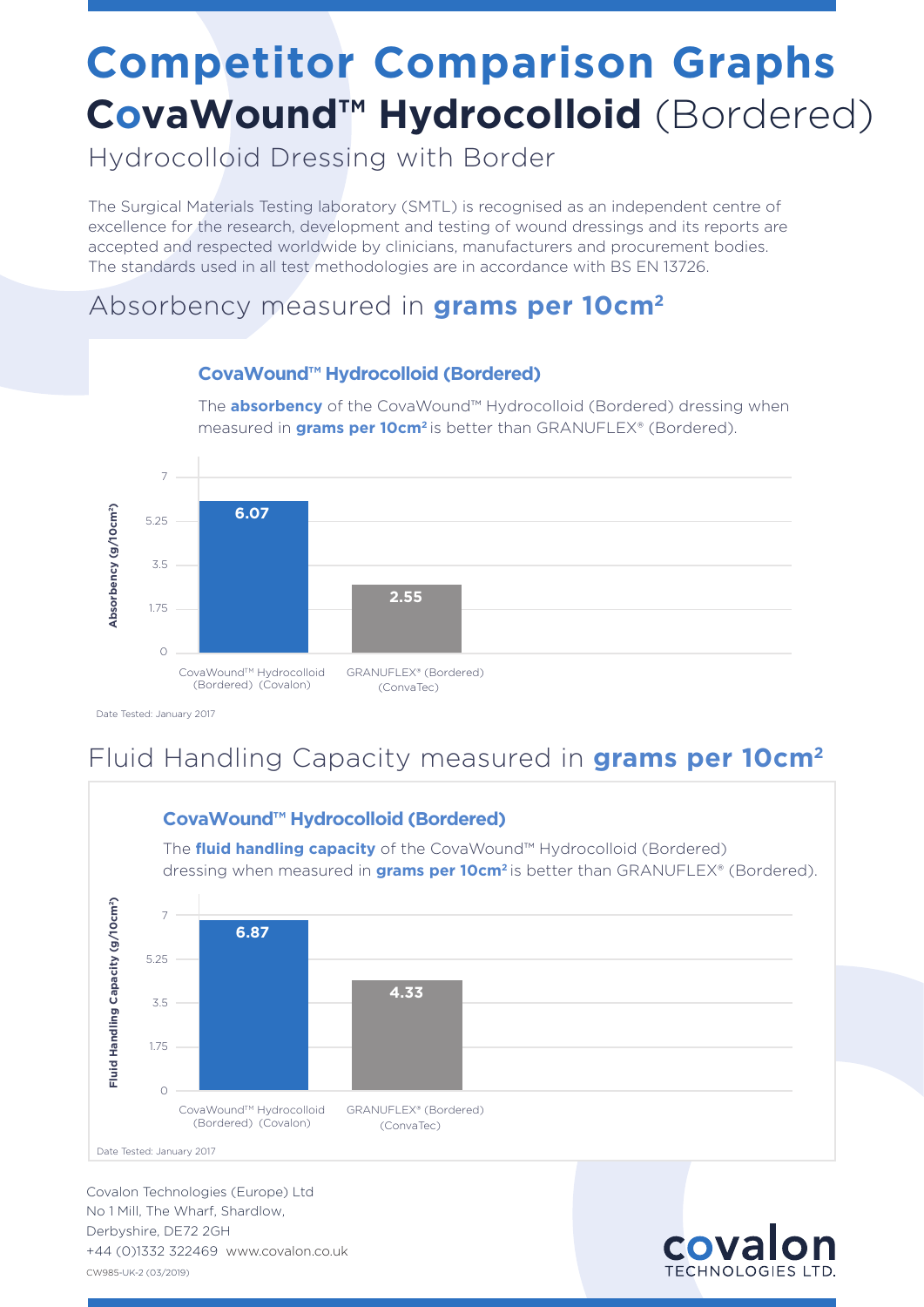## **Competitor Comparison Graphs CovaWound™ Hydrocolloid Thin**

Hydrocolloid Dressing (Thin/Transparent)

The Surgical Materials Testing laboratory (SMTL) is recognised as an independent centre of excellence for the research, development and testing of wound dressings and its reports are accepted and respected worldwide by clinicians, manufacturers and procurement bodies. The standards used in all test methodologies are in accordance with BS EN 13726.

### Absorbency measured in **grams per 10cm2**



### Fluid Handling Capacity measured in **grams per 10cm2**



CW985-UK-2 (03/2019) No 1 Mill, The Wharf, Shardlow, Derbyshire, DE72 2GH +44 (0)1332 322469 www.covalon.co.uk

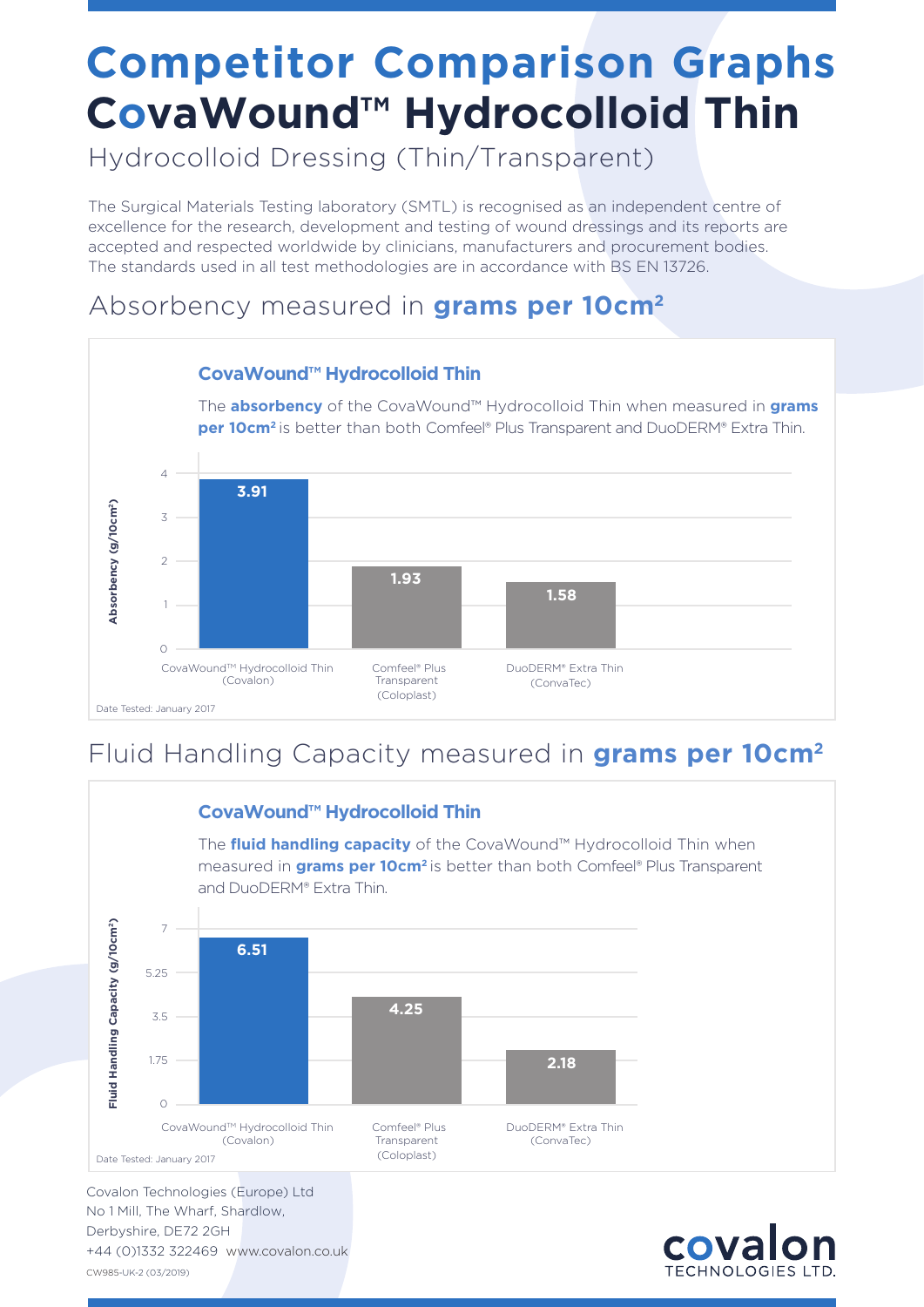## **Competitor Comparison Graphs CovaWound™ Alginate**

Alginate Dressing

The Surgical Materials Testing laboratory (SMTL) is recognised as an independent centre of excellence for the research, development and testing of wound dressings and its reports are accepted and respected worldwide by clinicians, manufacturers and procurement bodies. The standards used in all test methodologies are in accordance with BS EN 13726.

#### Absorbency measured in **grams per cm2**



### Fluid Retention measured in **grams per cm2**



**COVa TECHNOLOGIES LTD**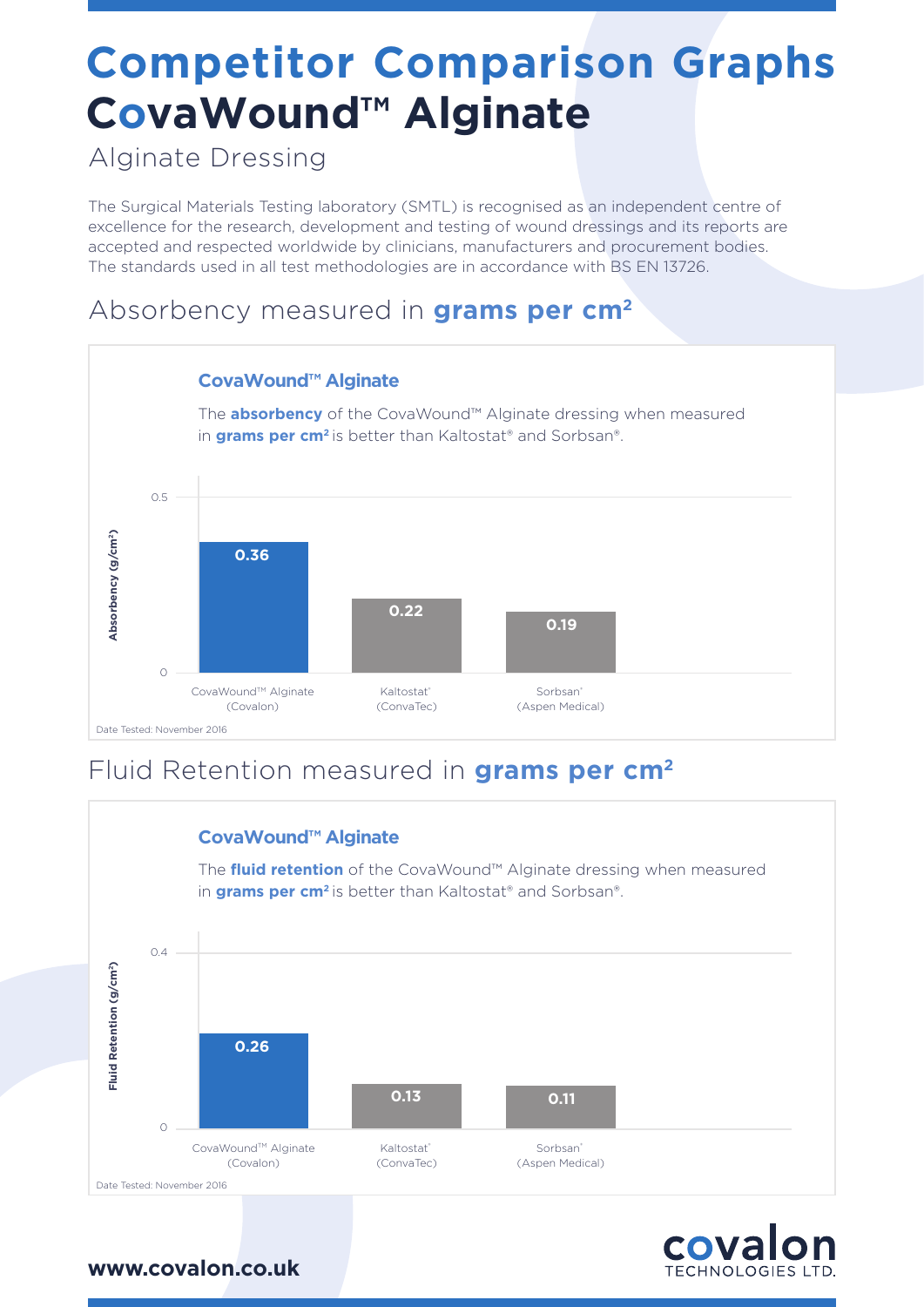### Wet Force Break Horizontal Max measured in **N**

#### **CovaWound™ Alginate**

The **wet force break horizontal Max** of the CovaWound™ Alginate dressing when measured in **N** is better than Kaltostat® and Sorbsan®.



### Wet Force Break Horizontal Max measured in **N/mm**

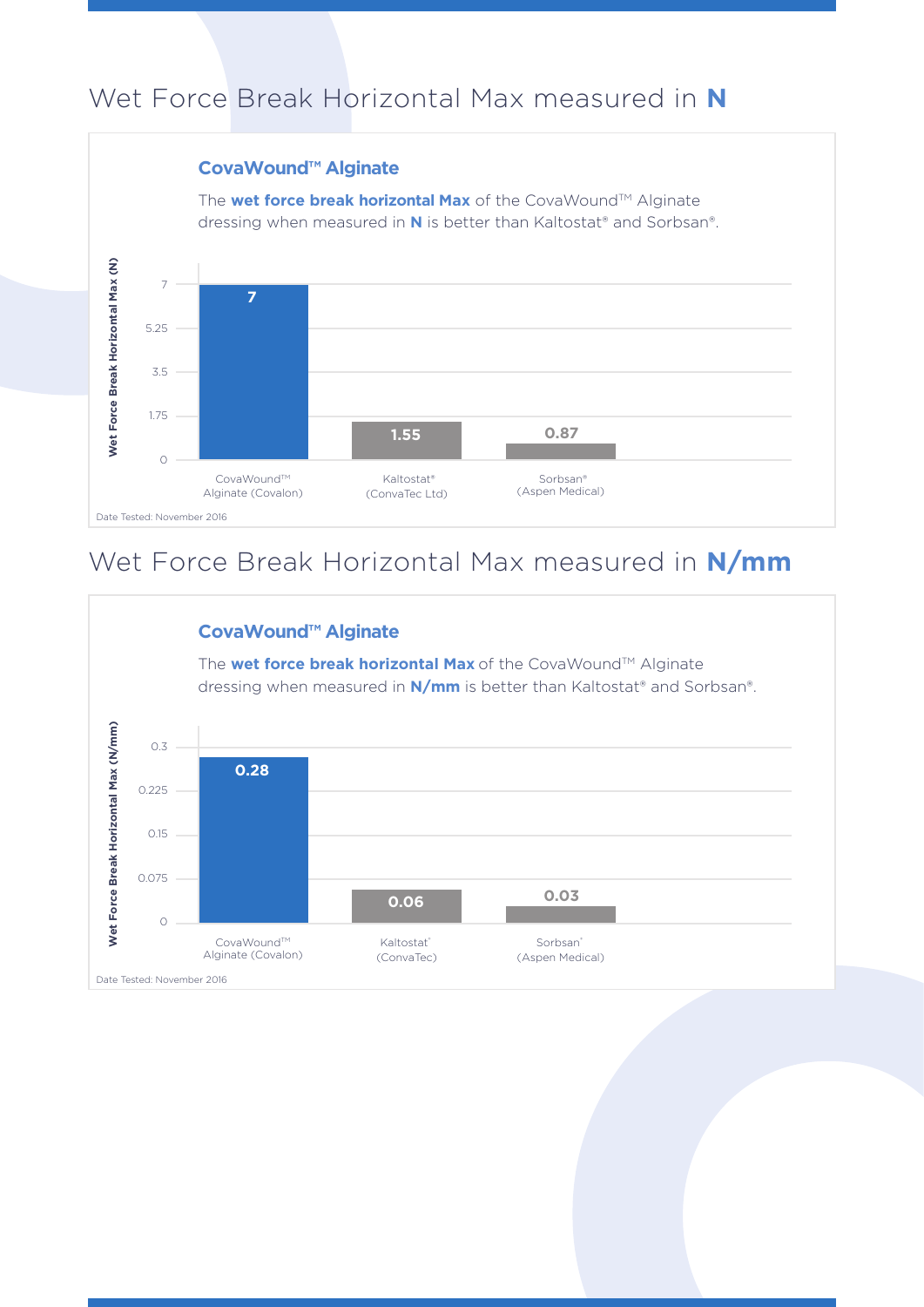### Wet Force Break Vertical Max measured in **N**

#### **CovaWound™ Alginate**

The **wet force break vertical. Max** of the CovaWound™ Alginate dressing when measured in **N** is better than Kaltostat® and Sorbsan®.



### Wet Force Break Vertical Max measured in **N/mm**



CW986-UK-2 (03/2019) No 1 Mill, The Wharf, Shardlow, Derbyshire, DE72 2GH Covalon Technologies (Europe) Ltd +44 (0)1332 322469 www.covalon.co.uk